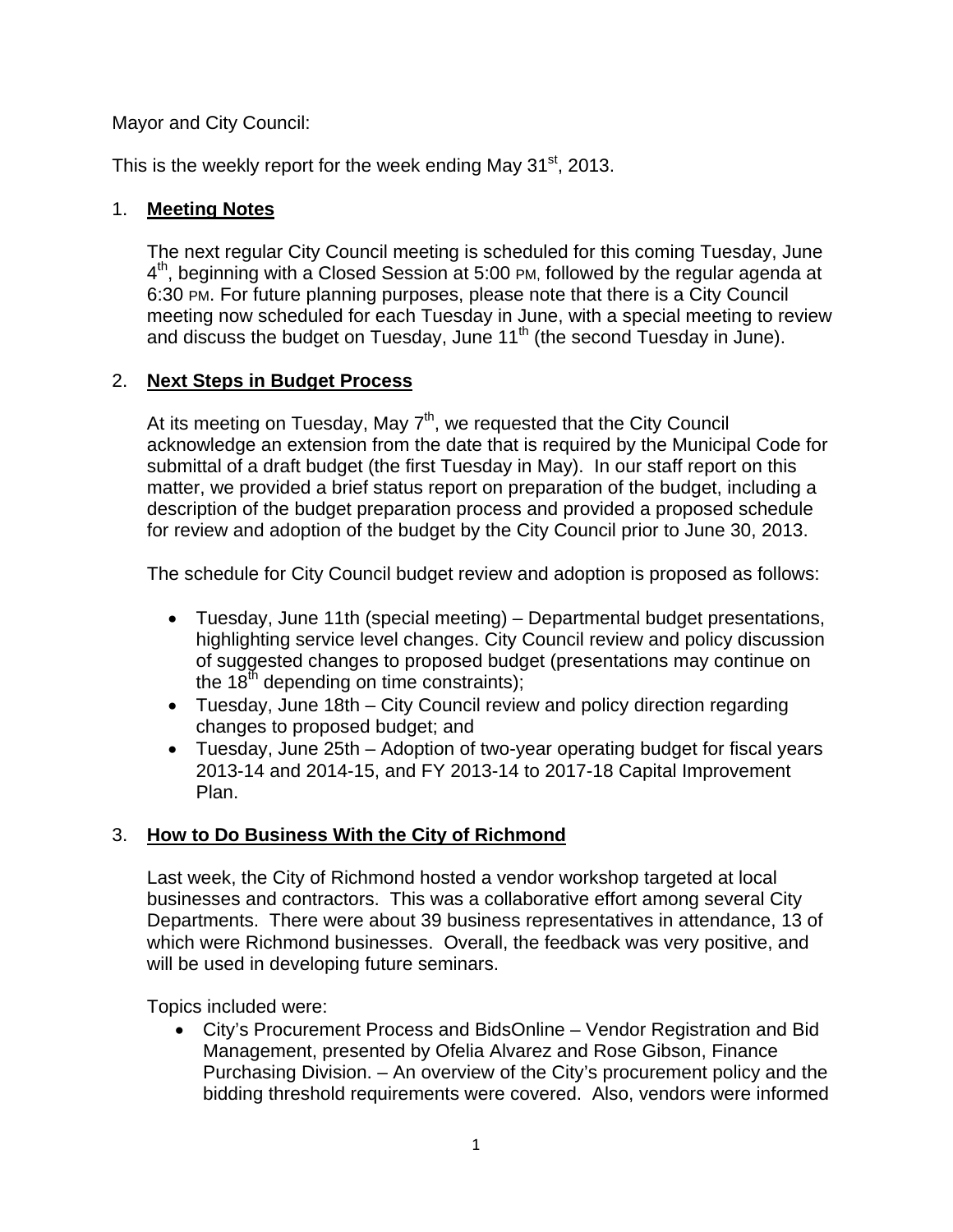on how to register as a vendor on the City's BidsOnline System to do Business with the City and how they will be notified once the City has posted a solicitation.

- Business Opportunity Ordinance, presented by Gina Baker, Employment & Training. – The Richmond Business Opportunity Ordinance was discussed in detail beginning with the definition of a "Richmond Business" and ending with the monitoring and compliance of the ordinance. Also discussed were the rating incentives for Richmond businesses and "small" Richmond businesses.
- Enterprise Zone Tax Credits and Other Hiring Incentives, presented by Jacqulyn Holley, Employment & Training. – Vendors located in the City of Richmond may get business tax credits which include the enterprise zone hiring tax credits. There are also hiring incentives such as on-the-job training (OJT) and recruitment assistance provided by RichmondWorks staff.
- Insurance Requirements for Contracts, presented by Kim Greer, Risk Management. – Vendors performing work on City property or providing services to the City must provide proof of insurance. The amounts and type of insurance will vary, but typical insurance requirements for auto, comprehensive general liability, worker's compensation and professional liability were discussed.
- Business License Requirements, presented by Veretta Edwards, Finance Business License Division. – Handouts on "How to Start a Business" in Richmond and Business License Tax & Fee Chart were distributed. A Business License is required if vendor maintains place of business in the City of Richmond or the vendor's cumulative fiscal year total contract is \$5,000 or more.
- Accounts Payable Policies and Procedures, presented by Wanda Mason-Lewis, Finance Accounts Payable Division. Every vendor wants to get paid on time. To avoid delays, all invoices must be sent directly to the Accounts Payable Division, and all invoices must include a valid purchase order number.
- Project Management and Invoice Documentation, presented by Tammi Edwards, Office of Neighborhood Safety. – Tips and samples of appropriate invoice documentation to provide to the City's project managers, and facilitate the working relationships, and expedite payment were discussed during this session.

## 4. **BART Parking Structure at Richmond Transit Village Now Open**

On Thursday, May 30 the Richmond BART Parking Structure at 16<sup>th</sup> and Macdonald opened for regular service. Completion of the parking structure is a major milestone for the Richmond Transit Village Project, implemented by the former Richmond Community Redevelopment Agency, BART and the Olson Company. The parking structure replaces all of the surface parking at the station and adds approximately 120 spaces to existing parking capacity, for a total of 760 spaces. The existing surface lots east of the station are proposed to be developed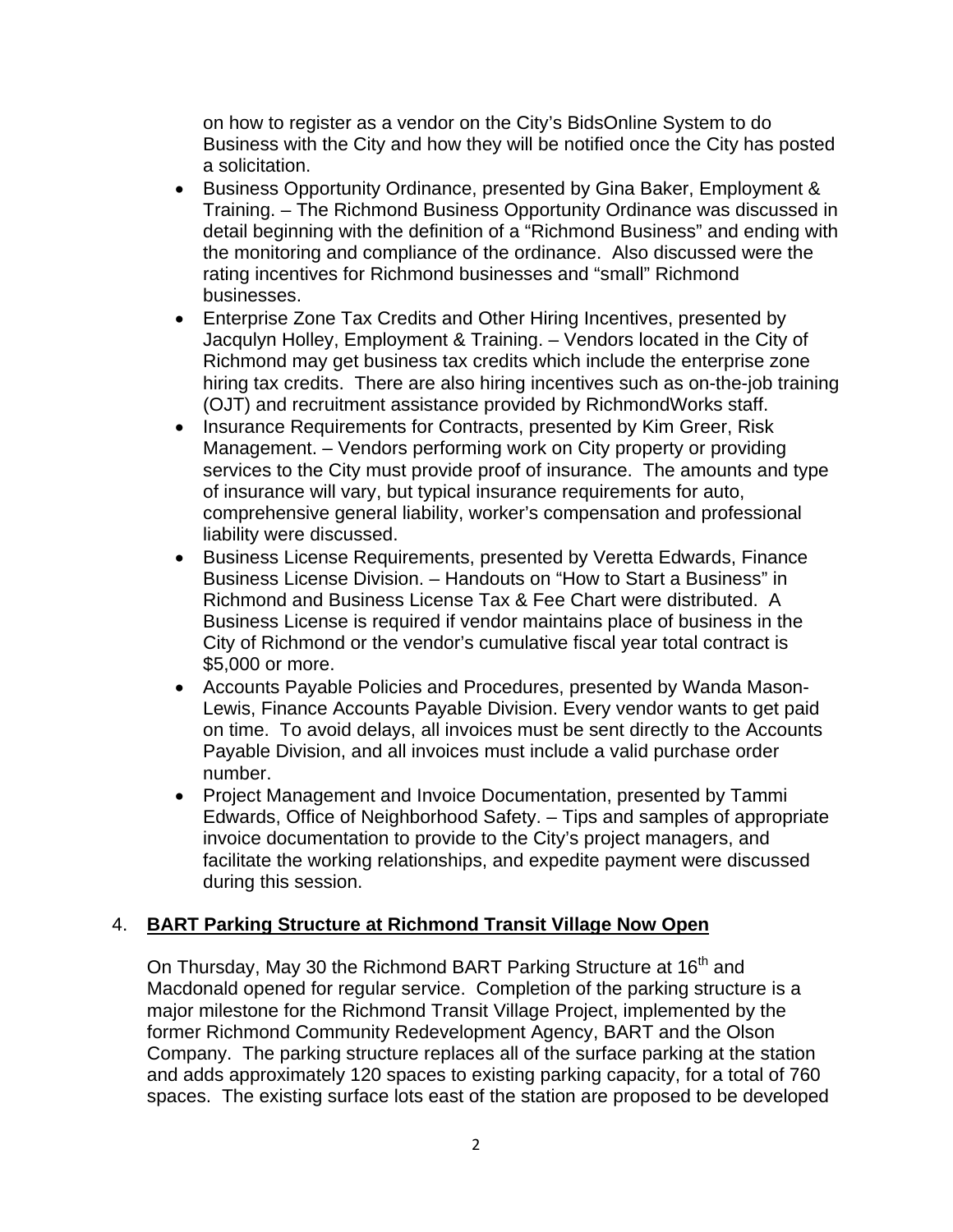with 99 residential units as part of the second phase of the Transit Village development.

Upon opening the parking structure, the parking lot east of the station will be closed, and all BART patrons will park in the parking structure. BART will charge \$1 per day for parking, similar to other stations in the system. An opening ceremony is being planned to take place in mid-June. Additional information on the opening ceremony will follow as plans are finalized.



#### 5. **Congressman Miller Honors Eric Welch in the House of Representatives**

Mr. GEORGE MILLER of California. Mr. Speaker, I rise today to commend my colleagues to read the following article, titled "East Bay Profile: Veteran of Richmond's neighborhood wars changes life," posted in the West County Times on May 21, 2013.

I've had the opportunity to meet this extraordinary young man, Eric Welch, a number of times, both here in Washington and in my district in Richmond, California, during visits with the City of Richmond's Office of Neighborhood Safety's Peacekeeper Fellowship program, of which Eric is a member. Eric's only 24 years old but has had a long history of involvement with gun violence. At 14, he was almost killed in a shooting, and by the time he was 22 he had already been shot on four separate occasions. But now, he is on new path in life now, and that is very encouraging.

I was so proud to read that this fall Eric will start classes at Talahassee Community College in Florida, and that he hopes to later transfer to Florida A&M University. And just as exciting, Eric has been selected as a Summer Policy Fellow for the Campaign for Youth Justice in Washington, D.C. this summer where he will write for the group's blog, brief congressional committees on his experience, and work with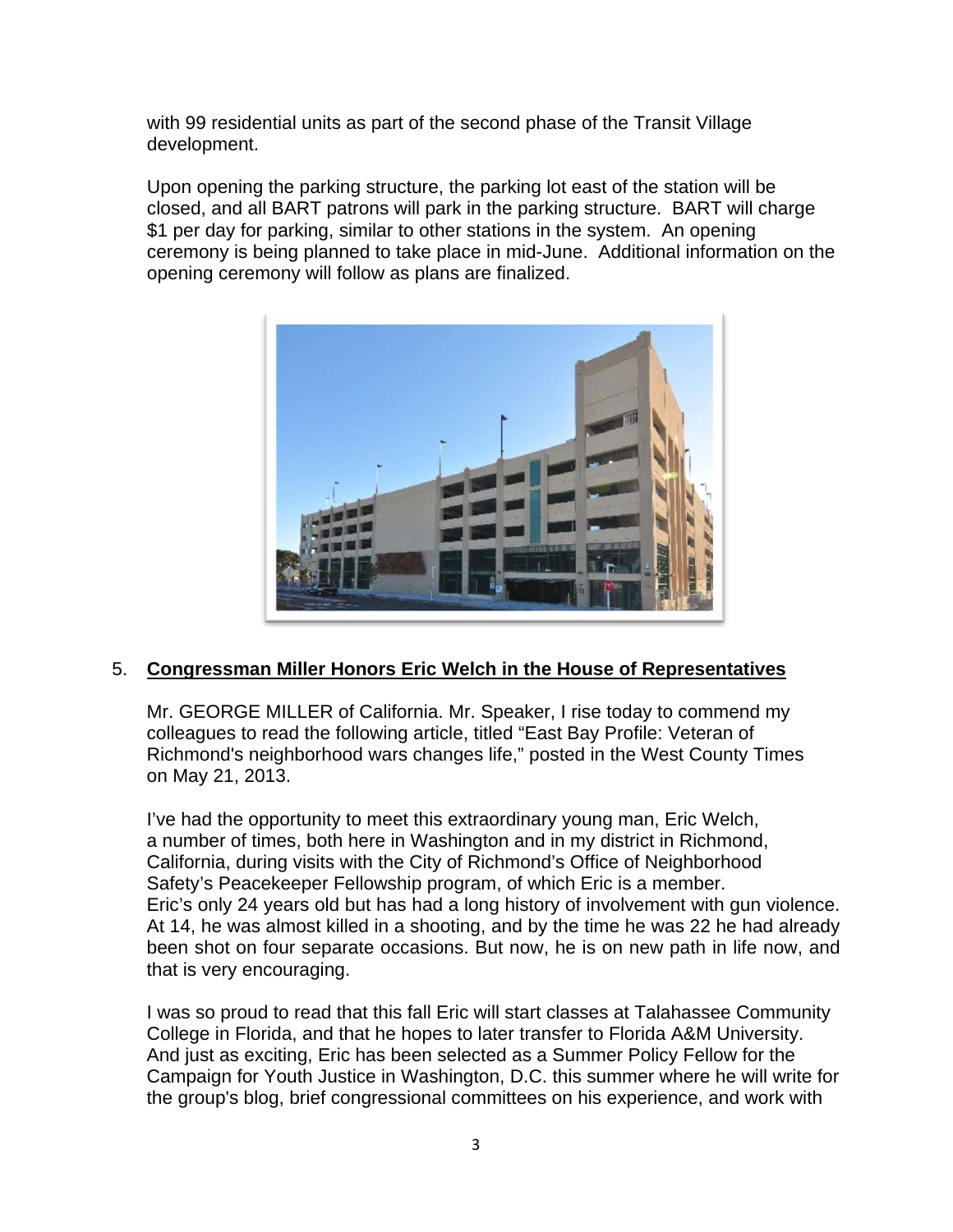grass-roots groups to reduce youth crime.

The Richmond ONS Peacemaker Fellowship exists to save lives- Eric is a living testament to that. It is designed to create a viable space for at-risk individuals ages 16-25 to contribute in a real way to building and sustaining community peace, health and well-being— with the express purpose of eliminating gun violence in Richmond. Time and again I'm blown away by the work these young men do to develop a positive life path forward and mentor other young men in similar situations.

I wish Eric all the best, both in Washington this summer and at school this fall. I hope his successes will serve as inspiration for many more to follow in his steps.

#### **East Bay Profile: Veteran of Richmond's neighborhood wars changes life** *By Robert Rogers Contra Costa Times May 21, 2013*

RICHMOND -- Eric Welch's mind and heart are on a higher plane, but the street reflexes remain. He'll be in Washington, D.C., this summer, wearing tailored suits and briefing Congress. But for now, Welch still tenses when certain cars round the block. He has good reason. He was shot four times before his 22nd birthday. "At first, getting shot was a source of anger," Welch said. "Now I look back at it differently. I wonder why I got so lucky in a place where people like me get killed all the time."

Welch, now 24 but with the weary face and measured speech of an older man, has gone from self-described "goon" and survivor of multiple episodes of gun violence to celebrated member of the Office of Neighborhood Safety's fellowship program. The program appeals to about 50 violent residents with incentives, including small cash stipends, if they give up gunplay and pick up education and job training.

The program is unique in the region, a city-sponsored department that stems violence through intervention in the lives of violent offenders. For his efforts, Welch earned an internship with the Campaign for Youth Justice, a Washington,

D.C.-based nonprofit focused on juvenile justice. Welch will serve as a "policy fellow" from June 10 to Aug. 9, writing for the group's blog, briefing congressional committees on his experience and working with grass-roots groups to reduce youth crime. It's a far cry from Welch's teen and early adult years, a haze of neighborhood beefs and sporadic gunfire, interrupted by hospital and jail stints. He bounced between a dozen schools, toting guns when most kids still were watching Saturday morning cartoons.

Guns and violence permeated his rugged south Richmond neighborhood. It was only when he enrolled in the Office of Neighborhood Safety program after a 2010 jail stint that he turned away from crime. "Eric is a shining example to other young people in Richmond and beyond that people can change, and in the virtue of hard work," said program director DeVone Boggan.

#### **Cheating death**

Welch leans on a black gate in front of a California bungalow home at 26th Street and Virginia Avenue. "This is the spot where I got shot that first time, almost died, man," Welch says, looking down the street. "I was 14." Welch re-enacts the scene from a decade ago. He was "hanging" with another teen a few blocks from the apartment where he grew up with his mother and sister. One block west, a car glided around the corner. Rifles poked through the windows and spit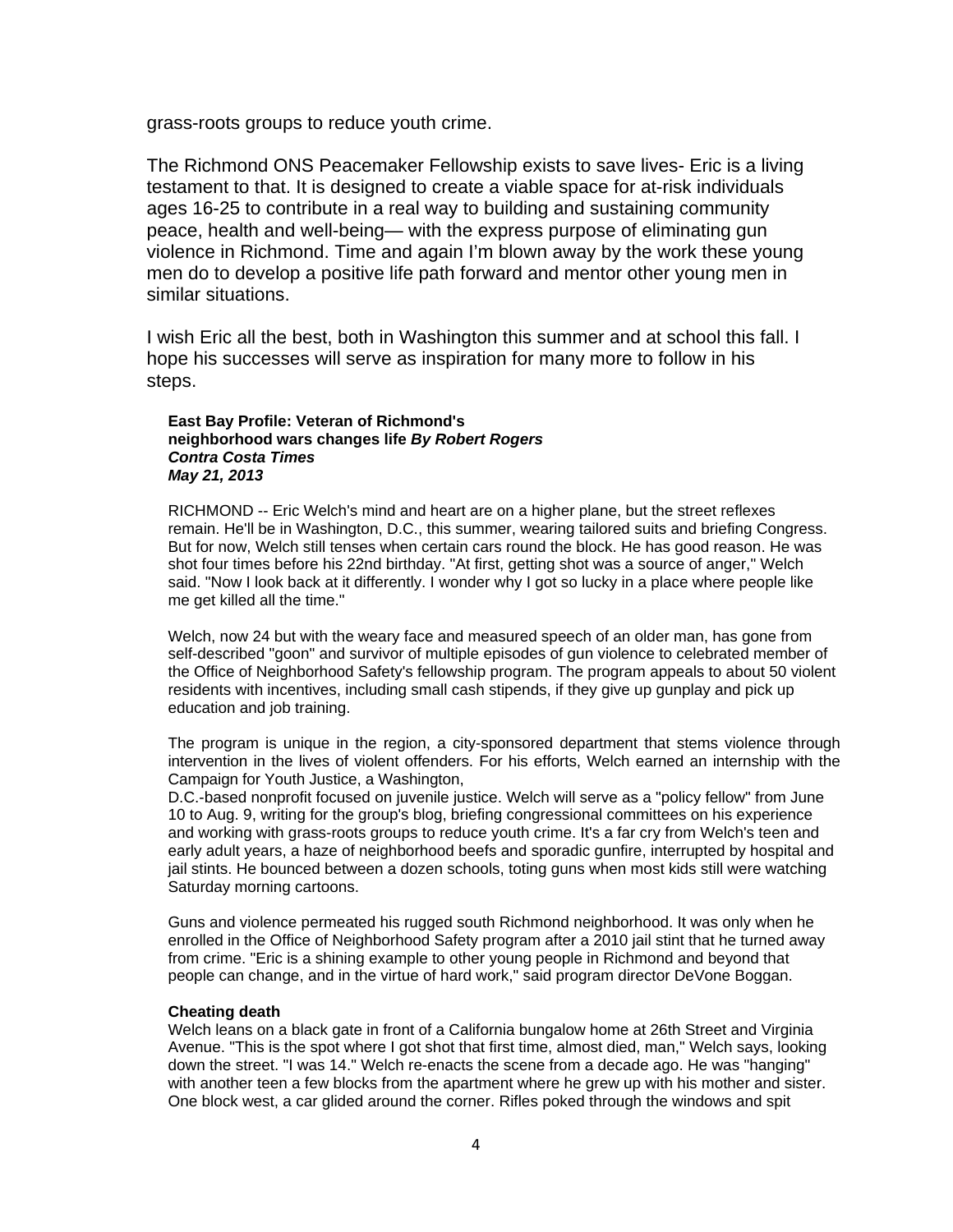flames from the barrels, a nanosecond before the crackle of gunfire. "I don't remember the car, just the flame spit out in the night; it was AK-47s," Welch said. Welch and his friend dove to the sidewalk and crawled for cover. "The bullets was whistling by, and ricocheting all over the concrete, too," Welch said.

The pain was an intense heat, Welch remembered. A large-caliber slug struck Welch underneath his left arm, collapsing his lung and breaking his clavicle. Welch's friend was hit in the hip. The car screeched away. "Lot of blood, out of my mouth, out my chest. I thought I was going to die," Welch said. "I couldn't breathe." Three scars mark his upper torso. One is the entry point near his armpit. One is the spot in his side where doctors plunged a tube to help him breathe. The exit wound is on his back, knotted into a mound of dark scar tissue the size of a golf ball.

#### **Low points**

Welch survived, but his innocence didn't. "After that, I was bouncing around schools, just living the neighborhood life," Welch said. "I was angry. I was vengeful." His drive for vengeance intensified after the 2006 killing of Sean "Shawny Bo" Melson, a pint-size 15-year-old police say was a charismatic, up-and-coming neighborhood leader. To this day, odes to "Shawny Bo" and old photos are posted on social networking sites. Welch and other friends vowed to "keep it lit" for Melson, meaning to exact retribution on rival neighborhoods they blamed for his death. Welch was shot three more times, in both ankles, the buttocks and the hip. He declines to get into specifics but admits he has been involved in "shootouts."

"I have a chance at a peaceful life; I just don't want to die or go to jail when I am so close." Welch said that in Richmond's toughest neighborhoods, violent deaths of relatives and friends, shootouts and close calls "hang over everything."

#### **The future**

The mere notion of a future is a far cry from where Welch has been. "Eric was on his way to prison or death, for sure," said Sam Vaughn, an Office of Neighborhood Safety neighborhood change agent who has worked closely with Welch. "Where he is now, about to go to college, is a miracle given what he's been through." Welch spends little time in the old neighborhood, knowing he could lose it all in an instant.

He plans to attend Tallahassee Community College in Florida in the fall, and he hopes to transfer to Florida A&M University. But first, he's on his way to the Capitol. "I am really looking forward to a new start, a place where I can be by myself and focus and not worry about my past catching up with me," Welch said. "I feel alone here, in my neighborhood. My friends are mostly dead or incarcerated".

#### 6. **Large Water Pipeline Construction in Berkeley, El Cerrito, Richmond, and San Pablo Notice of Availability of the Draft Environmental Impact Report**

The West of Hills Northern Pipelines Project involves construction of about 8.5 miles of new water transmission pipelines (48-inches and 36-inches), some of which may be under or near your street. The project includes four major pipeline segments which are needed to ensure continued reliable water service to customers in North Oakland, Berkeley, Albany, El Cerrito, Richmond, San Pablo, Pinole, Hercules and unincorporated communities of West Contra Costa, including Crockett. The purpose of the project is to correct existing deficiencies in water transmission and storage operations, meet future water demands, improve system reliability and water quality challenges, and facilitate repair and replacement of other aging infrastructure.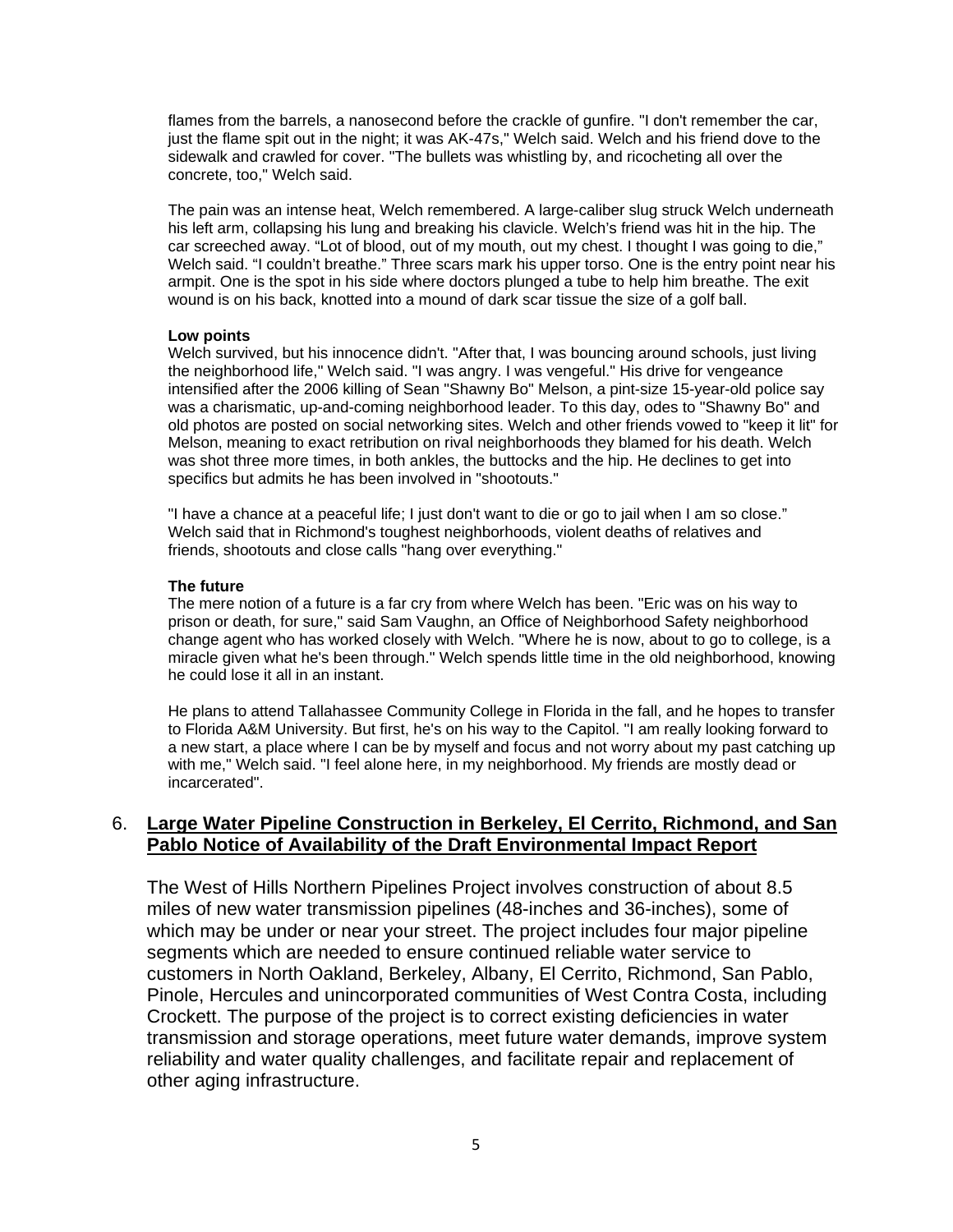The West of Hills Northern Pipelines Project Draft Environmental Impact Report (EIR) was published on May 15, 2013, with written comments due by **July 2, 2013**, at 4:30 PM. Written comments should be submitted to Timothy McGowan, Associate Civil Engineer, M/S #701, 375 Eleventh Street, Oakland, California 94607-4240, or e-mailed to WOHNP@ebmud.com. Responses to written comments will be included in the Final EIR with your communication, and address information redacted if requested.

The EIR is now available for public review at the EBMUD office, 375 Eleventh Street, Oakland; Berkeley Public Library, 2940 Benvenue Avenue; El Cerrito Library, 6510 Stockton Avenue; San Pablo Library, 2300 El Portal Drive, Suite D; and Richmond Library, 325 Civic Center Plaza. The EIR is available by download from the EBMUD website www.ebmud.com. First click on "Construction Projects" under "Project Updates," then click on "West of Hills Northern Pipelines." A copy of the EIR may also be obtained by email at WOHNP@ebmud.com or by contacting Michelle Blackwell at (510) 287-2053.

Three public meetings are scheduled to review the Draft EIR and will start at 6:00 p.m.

- June 12<sup>th</sup>, First Presbyterian Church, 2407 Dana St., Berkeley
- June 19<sup>th</sup>, Maple Hall, 13831 San Pablo Ave. #4, San Pablo
- June 26<sup>th</sup>, El Cerrito High School, 540 Ashbury Ave., El Cerrito

## 7. **Code Enforcement Update**

For the past two months, the Code Enforcement team has been addressing nuisance violations on Cutting Blvd. from  $26<sup>th</sup>$  Street to  $37<sup>th</sup>$  Street. This major thoroughfare received additional attention because of the blighted conditions which were also violations of the City's municipal code. The entire Code Enforcement team proactively worked with property and/or business owners to obtain voluntary compliance and to improve the overall appearance of the area. The violations addressed included overgrown vegetation, trash/debris, storage of inoperative vehicles, unapproved onsite parking, graffiti and unapproved signage. The property located at 3322 Cutting Blvd. caught the eye of the Code Enforcement Manager. The property appeared to be a normal commercial property with a nail salon, market and restaurant, but the back area was subleased to an unapproved construction company and an unpermitted hauling company. Staff diligently worked with all of the responsible parties, and within a month the violations were voluntarily abated.

Code Enforcement has successfully compelled the majority of the property owners to voluntarily comply through outreach, communication and education. For those that did not comply, administrative citations were issued. Listed below are some of the actions that were taken by the team: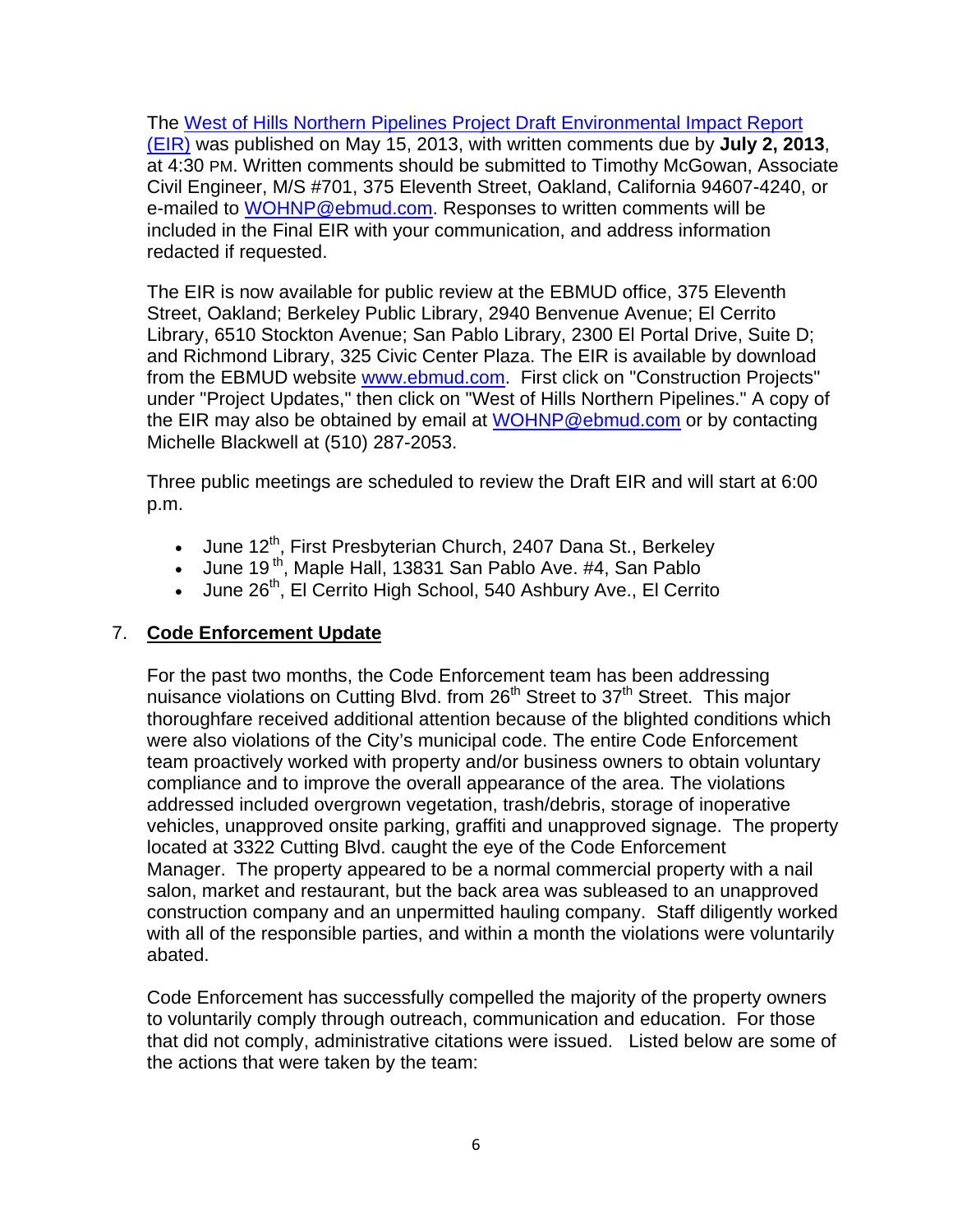- **2609 Cutting Blvd.** Overgrown vegetation and outdoor storage voluntarily abated by the property owner
- **Between 2620 and 2712 Cutting Blvd.** Vacant lot overgrown vegetation abated by the City
- **3411 Cutting Blvd.** Code Enforcement staff is working with the property owner to resolve the violations at the property
- **2808 Cutting Blvd.** Inoperative vehicle voluntarily removed from the property by the property owner
- **3317 Cutting Blvd.** Property owner issued an Administrative Citation for failing to remove and/or obtain a permit for illegal signage
- **3627 Cutting Blvd.** After being issued a Vacant Structure Notice, the property owner has abated all the violations
- **3601 Cutting Blvd.** After being issued a Vacant Structure Notice, the property owner has abated all the violations
- **461 S 27th Street** A Vacant Structure Notice was issued for overgrown vegetation and trash/debris – Case pending
- **2801 Cutting Blvd.** Vacant lot cleaned by the City
- **Between 2901 and 2917 Cutting Blvd.** Vacant lot voluntarily abated by the property owner
- **429 S 34th Street** Vacant Structure Notice and Administrative Citation was issued for failure to comply; after the issuance of the Administrative Citation, the property owner abated the violations
- **2617 Cutting Blvd.** Inoperable vehicle voluntarily removed the by the property owner
- **Within the area**  Abatement staff removed numerous graffiti tags and approximately one ton of illegally dumped debris from various locations throughout the area

Although we are pleased with the results of this effort, there is still a lot of work to be done. We will continue to work proactively and stay engaged in this community throughout the summer. We hope the compliance we have seen is contagious! GREAT WORK EVERYONE!!!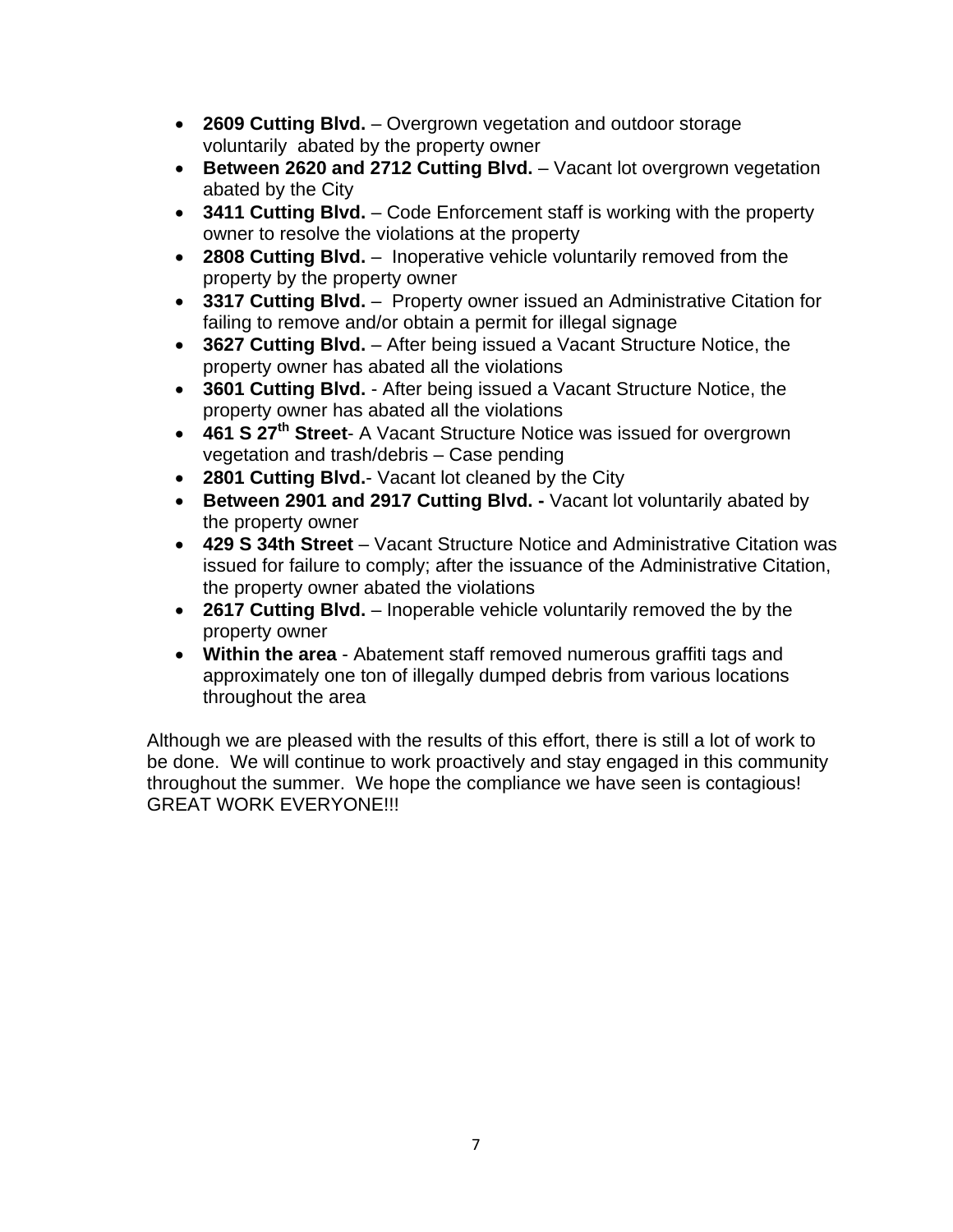

Code Enforcement Employee of the Month Felicia Conley- Administrative Support

Felicia recently received recognition from her peers because she is always willing to help answer fellow teammates' questions and to assist with the various administrative processes. She also provides daily quotes to motivate and encourage the team. Felicia goes the extra mile to get everything done in a professional manner and on time. She is a very valuable and appreciated team member. Congratulations Felicia and thank you for caring!

#### 8. **Proposed Single-Use Bag Ordinance**

To help eliminate plastic litter and contribute to environmental sustainability, the City of Richmond is considering a Single-Use Bag Ordinance that will promote the use of reusable bags instead of plastic or paper bags. The ordinance will: (1) prohibit the distribution of single-use plastic bags at point of sale; and (2) require retail establishments to charge 5-10 cents to customers for each paper bag distributed at point of sale. The ordinance will apply to all retail establishments, except restaurants.

The West Contra Costa Integrated Waste Management Authority (RecycleMore) completed an Environmental Impact Report for West County cities, including Richmond, in March 2013. Richmond's ordinance first reading is scheduled for the June 18, 2013, City Council meeting. The proposed effective date of the ordinance is January 1, 2014. Access the proposed Single-Use Bag Ordinance.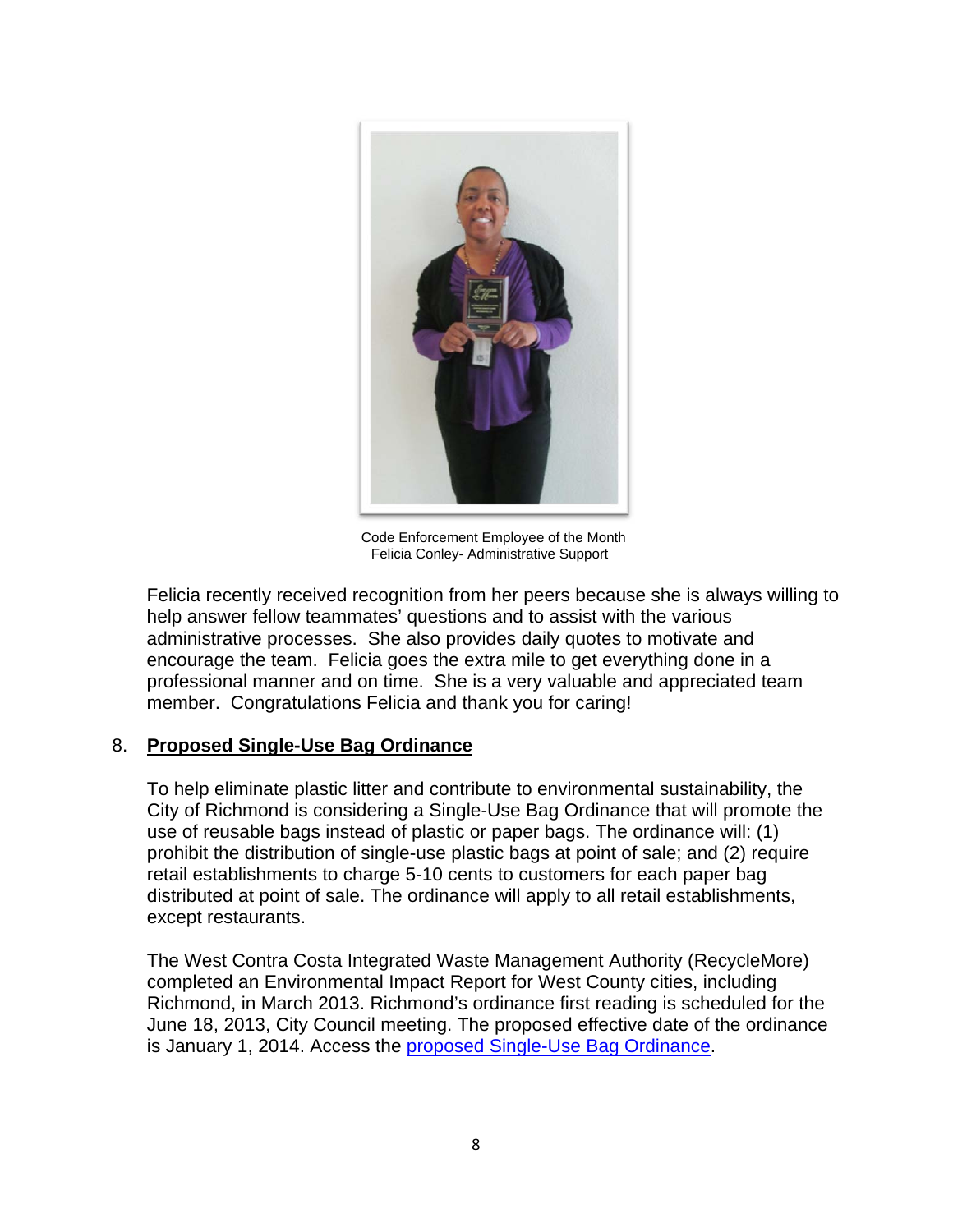The City of Richmond is distributing free reusable bags to community members to promote the use of reusable bags. Please call (510) 621-1554 for more information.



#### 9. **Proposed Food Ware Ordinance Revisions**

The City of Richmond's Food Ware Ordinance helps reduce the use of polystyrene foam (Styrofoam), a product that litters our streets and waterways and poses human and environmental health concerns. The Food Ware Ordinance requires the distribution of recyclable or compostable food ware by restaurants and other food providers, prohibiting the distribution of polystyrene foam food ware.

To achieve greater community and environmental benefit, City staff will propose an expansion of the Food Ware Ordinance to eliminate the retail sale of polystyrene foam products. This will prohibit the sale of polystyrene foam cups, bowls, coolers, and other polystyrene foam products in Richmond stores. The proposed revisions also call for enforcement procedure and other technical revisions. The ordinance's first reading is scheduled for the June 18, 2013, City Council meeting. The proposed effective date of the ordinance is January 1, 2014. Access the proposed revisions to the Food Ware Ordinance. Please call (510) 621-1554 for more information.

## 10. **Richmond Art Center: Final Day of Spring Exhibitions**

Don't miss your last opportunity to see a range of works in many media in the Spring Exhibitions at the Richmond Art Center. Works by California and Bay Area artists fill the Art Center's four galleries. 'Innovations in Contemporary Crafts' showcases artists who are forward thinking in their approach to materials and their application and is juried by the editor of American Craft magazine. 'Excavating Layers' is an exhibition of mixed-media artwork where artists use images and materials to create or excavate layers of meaning. And Steve Mainini: "Working in the WCCUSD, A Retrospective" is a celebration of Mainini's work as artist and art teacher at John F. Kennedy High School.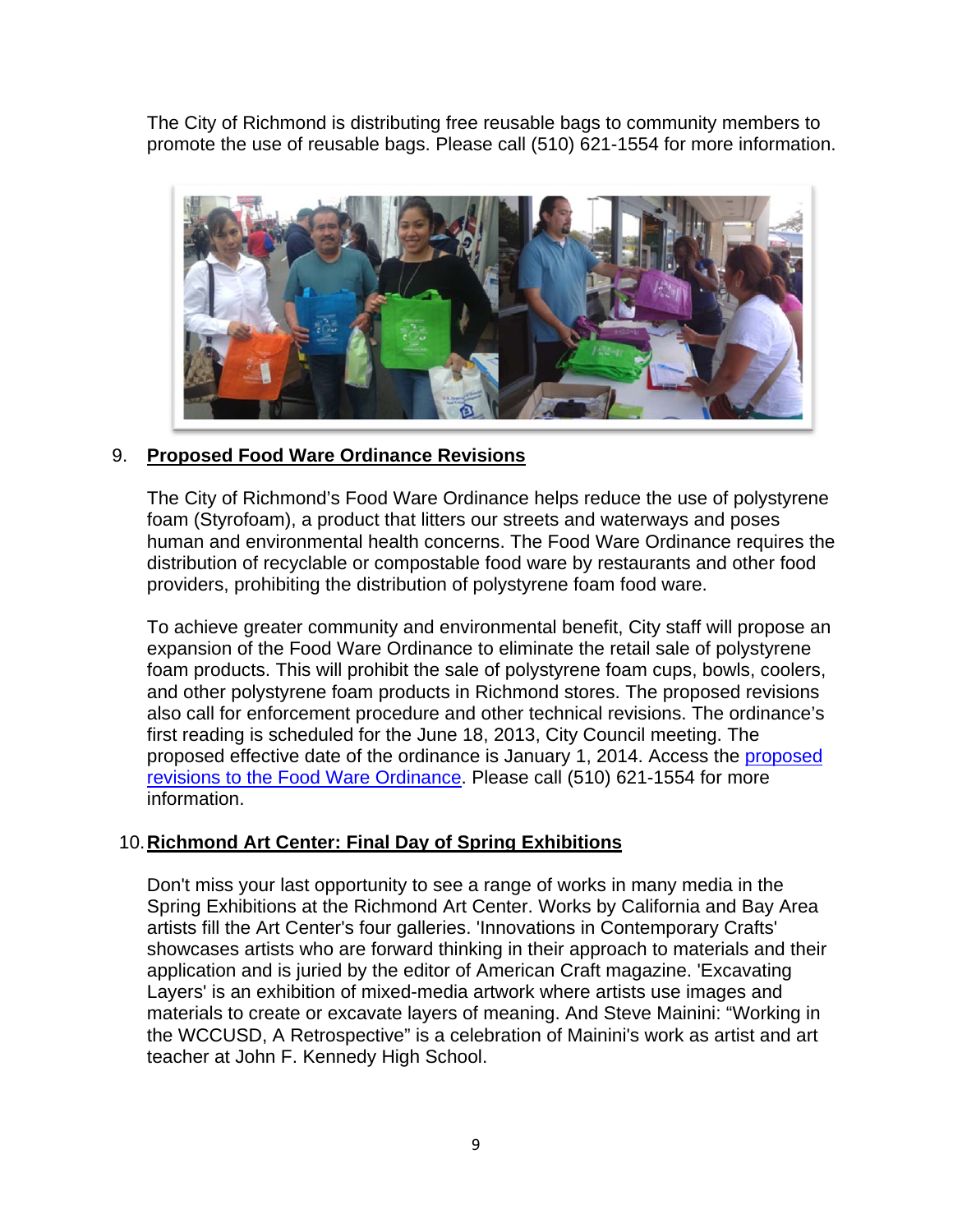Stop by for the final day of the exhibitions on Saturday, June 1, 2013, from 11:00 AM – 5:00 PM. FREE. Richmond Art Center, 2540 Barrett Avenue, Richmond, CA.

#### 11. **Major Taylor Bike Fiesta**

Mark your calendar for the third annual Major Taylor Bike Fiesta! On Saturday, June  $1^{st}$ , from 10:00 AM to 3:00 PM, the bike fiesta will feature free food, bike repairs and tune ups, bike raffles, helmets for kids, bike rodeos, a health sanctuary and plenty of interactive family activities on the grounds of Lincoln Elementary  $(29 - 6<sup>th</sup>)$ Street, Richmond, CA). The Bike Fiesta is free to the community and is held every year to promote bike safety and accessibility for all Richmond children and community members. The Major Taylor Bike Fiesta is named in honor of Major Taylor, the first African-American to become a world champion - a feat he would go on to accomplish six more times in the cycling world. Come out early and don't miss out on the all fun!



## 12. **Food Justice Film Series: The Future of Food**

On Thursday, June 6, 2013, at 6:00 PM, the Richmond Food Policy Council's monthly Food Justice Film Series will screen *The Future of Food*. This timely documentary distills the complex technology and consumer issues surrounding major changes in the food system today -- genetically engineered foods, patenting, and the corporatization of food -- into terms every person can understand. It empowers consumers to realize the consequences of their food choices on our future. The film will be accompanied by Eric Eberman, child labor activist and coorganizer of MAM (March Against Monsanto), and food by local co-op Liberty Ship Cafe. The event is free to all community members, but a \$5 donation to support the food and film will be appreciated. The Food Justice Film Series is held the first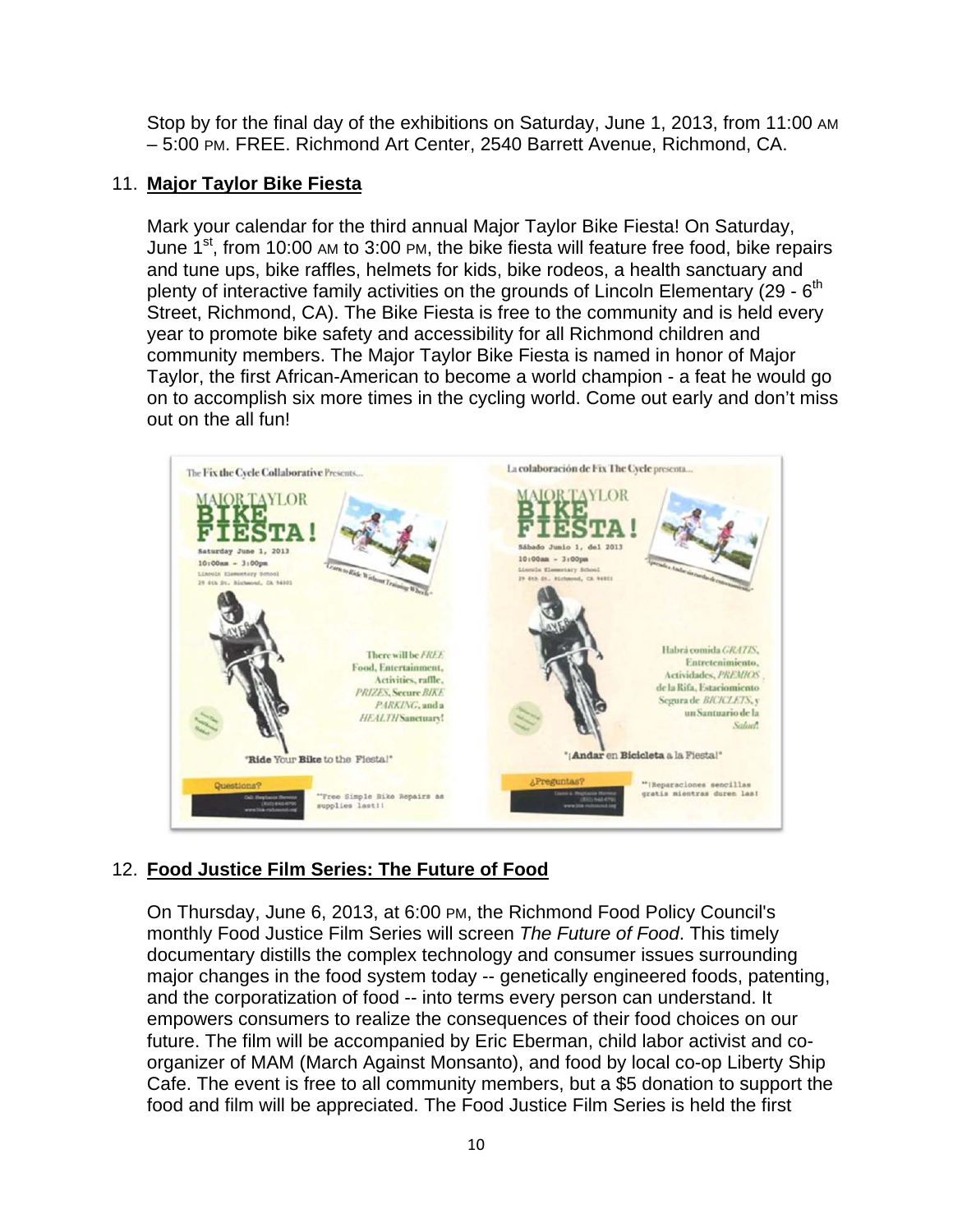Thursday of each month at Bridge Art Space (23 Maine Ave., Richmond, CA 94804). More information can be found at www.richmondhealth.org



# 13. **New Library Service: eBooks and eAudio Now Available**

The Richmond Public Library (RPL) is pleased to announce the newest addition to the collection -- eBooks and audio books through OverDrive. With your free RPL library card, you can check out eBooks and eAudio from the library's website at www.richmondlibrary.org.

For more information, call or visit us at one of three Richmond Public Library locations:

- Main Branch, 324 Civic Center Plaza, (510) 620-6561 (Reference Desk)
- Bayview Branch, 5100 Hartnett Ave., (510) 620-6566
- West Side Branch, 135 Washington, (510) 620-6567

Access to OverDrive began May 1, 2013.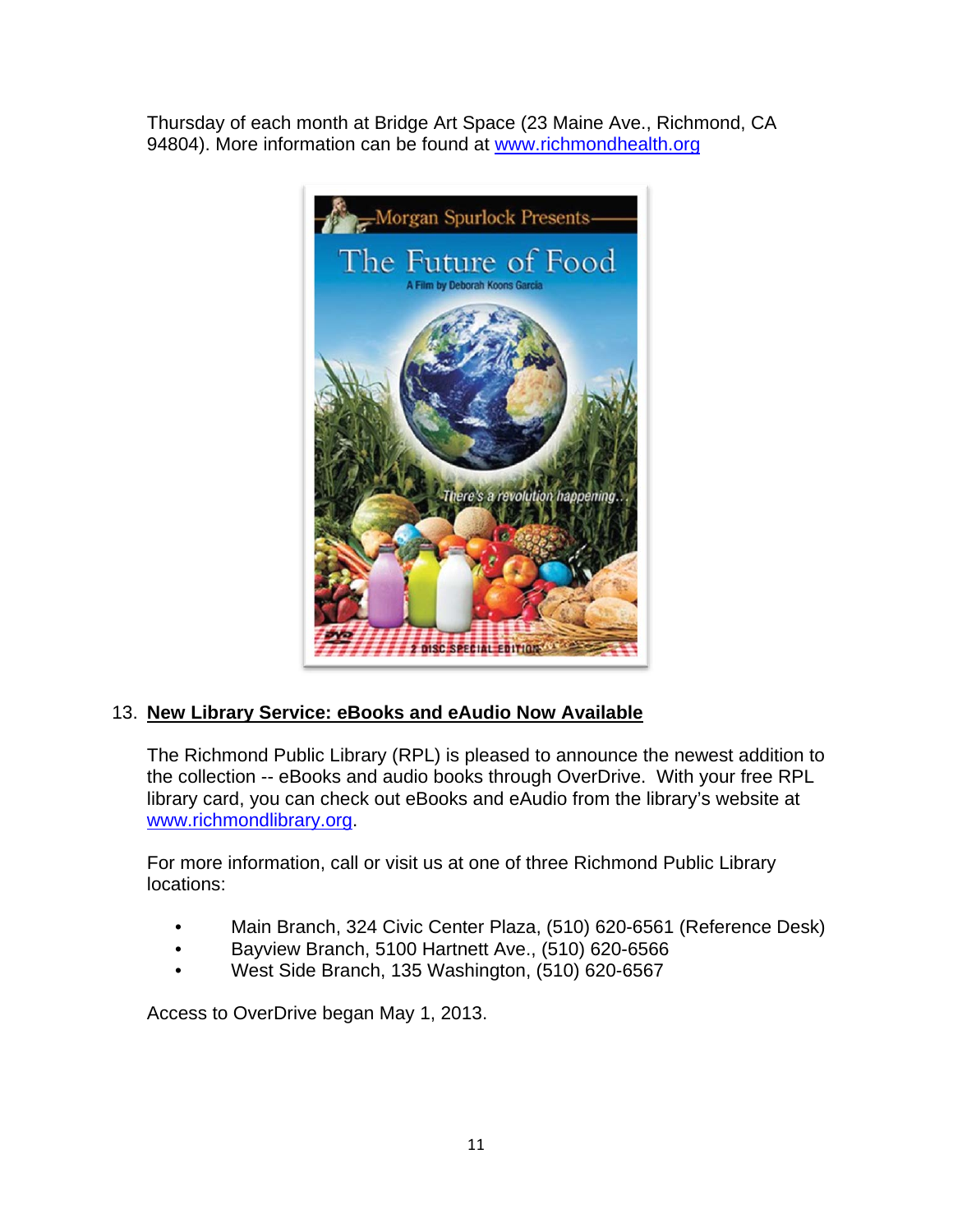

#### 14. **Recreation Highlights**

The Adult Morning Program participants continue to make strides in their Technical Learning class by using the new computer lab in the community center. The participants are currently working on creating emails and navigating through websites that are helping them to learn more independent living skills.

The Therapeutic Interactive Recreation Program participants continue to prepare for the upcoming summer festivities. During social time they have come up with various places to visit and treasures to find. With the help of the computer lab, the participants are able to locate each place, gather information, obtain directions and find costs if there are any. With the help of the Technical Learning class, the participants have been able to navigate through those sites.

#### May Valley

The Senior Program, Home Economic club concluded their program for the year with a potluck luncheon. The group will reconvene in September. This group has been meeting annually at the May Valley community center since 1992.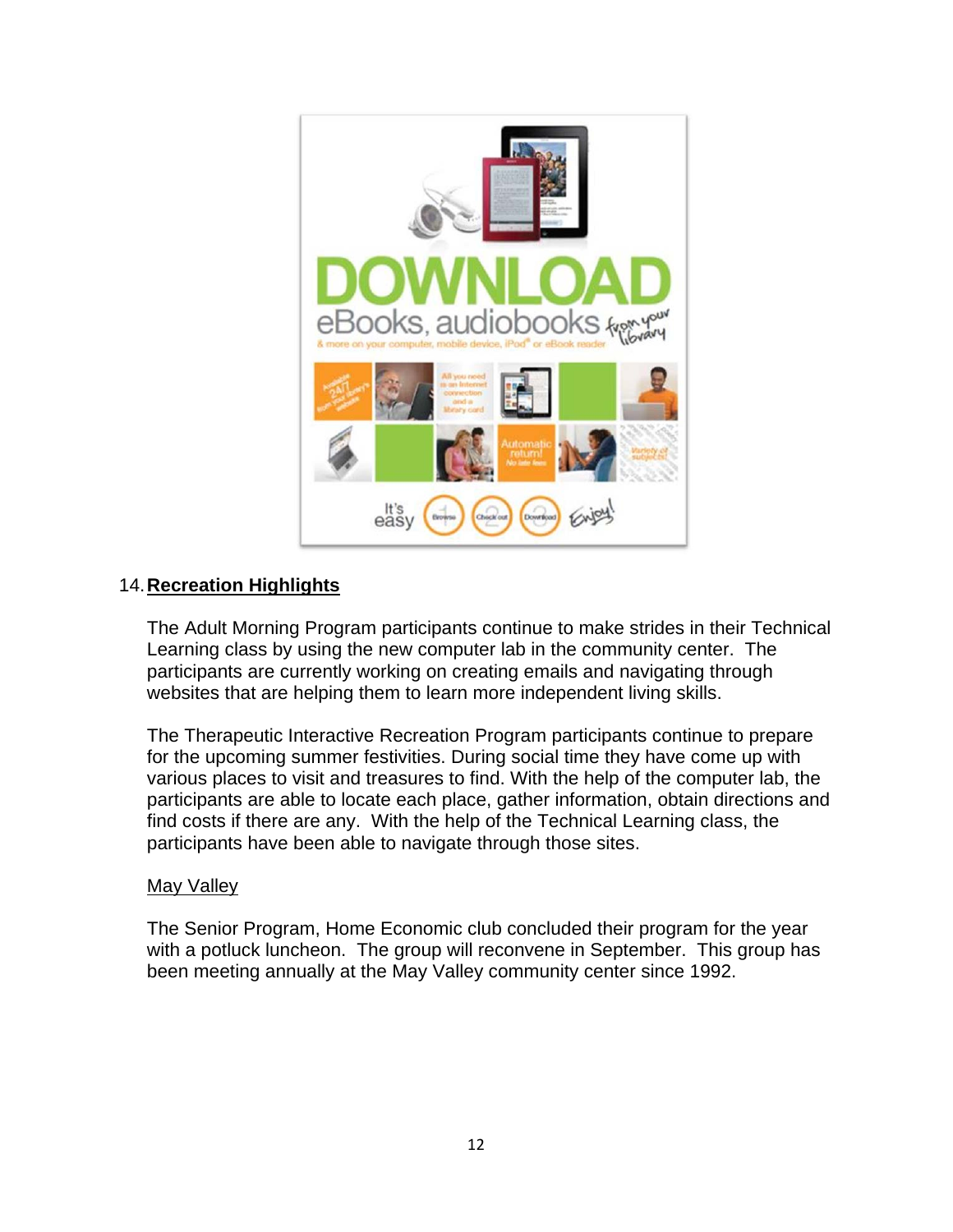## 15. **Public Works Updates**

Parks and Landscaping Division: Crews continued maintenance of high fire severity zones in El Sobrante and Point Richmond areas. Tree work was completed in seven different areas of the North/East Richmond neighborhood, and one in South Richmond, as well as the projects noted below:



Continued rehabilitation and playground installation at Lucas Park.



Vegetation clean up and mulching along Canal Blvd.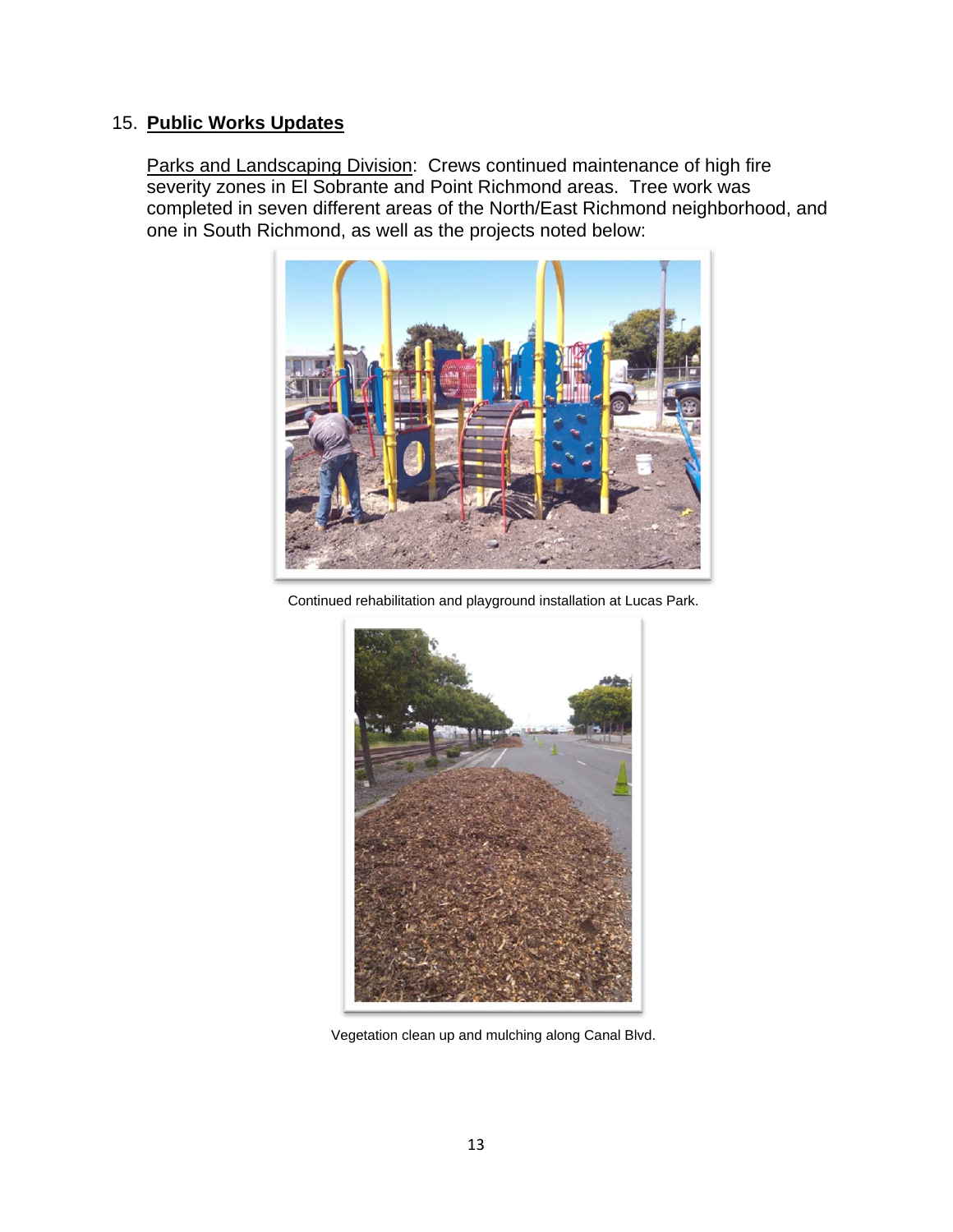

Install new planting and general cleaup of landscape planter on the Parkway

Streets Division: This week the paving crew paved and grinded on Plumas Avenue from San Pablo Avenue to Carlson Boulevard, and San Benito Street from Plumas to Burlingame Avenue.



Paving on Plumas Avenue

Street sweeping performed commercial and residential sweeping services for the fourth Tuesday and the fifth Wednesday through Friday in Metro Richmore Village, Pullman, Cortez Stege, Park Plaza Laurel Park, and City Center neighborhood council areas.